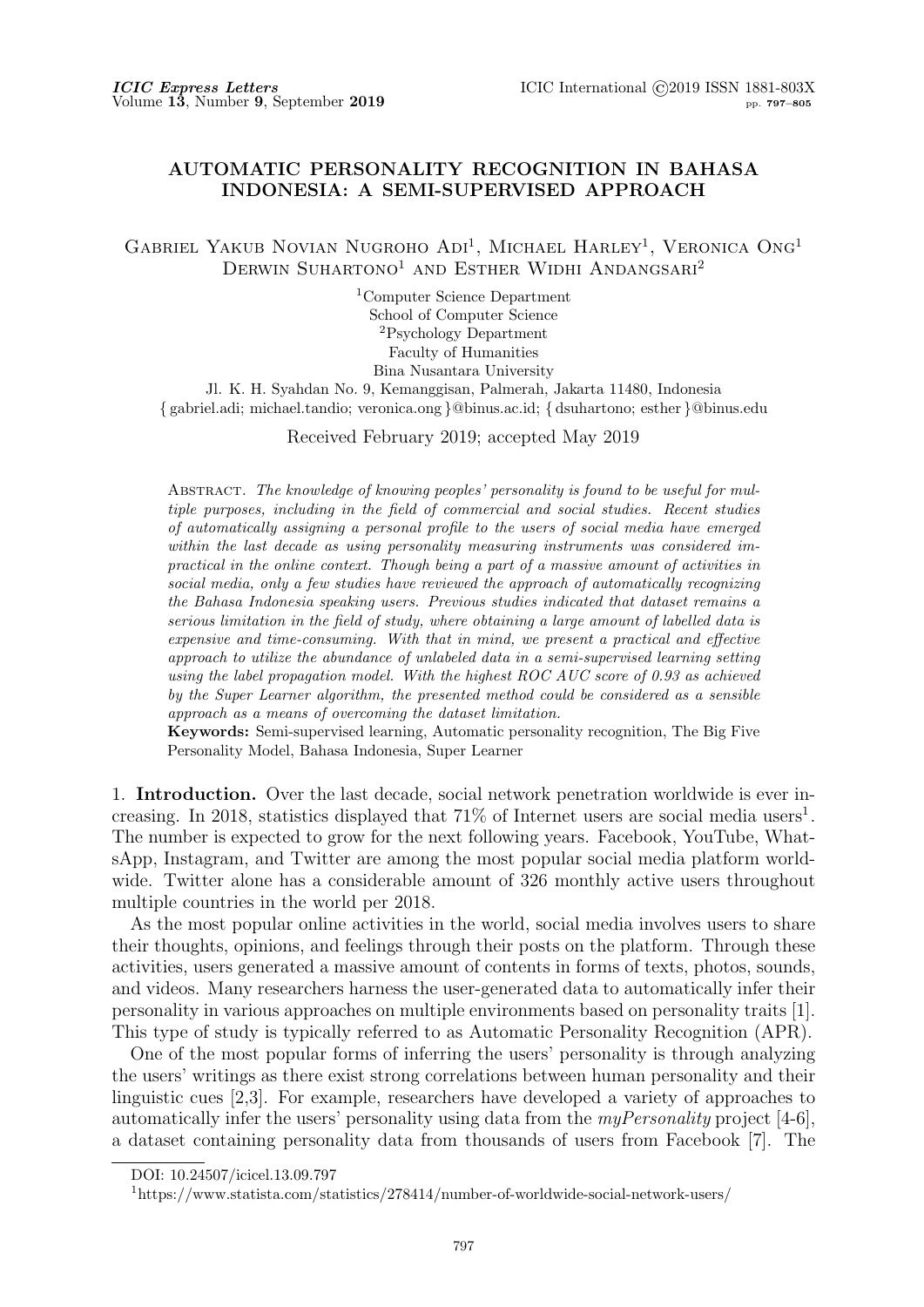knowledge of individuals' personality provides insights that could be used for multiple purposes. These include making preferences predictions and enhancing recommendation systems [8], predicting stock market [9], and detecting real-time events [10]. The exploration of APR continues as researchers attempted APR in multiple languages, some of which are English  $[11,12]$ , Chinese  $[13]$ , and Tagalog  $[14]$ .

Previous studies have been done to develop approaches on APR in Bahasa Indonesia [15-17]. However, there are limitations when performing such studies. One primary blocker in the field of the study is the dataset limitation. Depending on the context, datasets available to perform APR in Bahasa Indonesia are extremely limited and kept in private. As the nature of the available dataset requires text mining from social media and manual labelling from psychological experts [15,18], the process of expanding the dataset to contain a large amount of labelled users' data is expensive and time-consuming.

The focus of the study is to perform APR in Bahasa Indonesia. The study presents an implementation and evaluation of a semi-supervised approach to overcome the stated dataset limitation of performing APR in Bahasa Indonesia. We present the approach of utilizing the label propagation model to combine the use of both labelled data and additional unlabeled data in a semi-supervised learning setting.

We begin by briefly introducing the Big Five Personality Model and its personality measuring instruments. Equally important, we present related works and the existing trends on building an APR system. Furthermore, we explain the steps of implementing APR to predict the personality of Bahasa Indonesia speaking users. We present and discuss the classifiers performance on predicting the users' personality in a semi-supervised setting. Finally, we perform a comparative analysis on scenarios to prove whether or not satisfying a semi-supervised characteristic in regards of the dataset distribution helps the classifiers' performance to predict the user's personality.

### 2. **Literature Review.**

2.1. **The Big Five Personality Model.** The Big Five, which is also commonly referred as Five-Factor Model, is the most widely accepted and used model to assign a personal profile to an individual [1,19]. As the name implies, the Big Five Personality Model separates human personality into five different dimensions [1,20,21]: Agreeableness, Conscientiousness, Extraversion, Neuroticism, and Openness to Experience.

Standardized instruments are developed to measure an individual's personality based on the Big Five Personality Model. The most comprehensive measuring instrument is the *NEO Personality Inventory, Revised* (NEO-PI-R) which comprised 240 questions [22]. The instrument, however, was considered too long. Since then, many studies devised newer and shorter measuring instruments to infer a person's personality based on the personality model. The most common measuring device used is the Big-Five Inventory (BFI) which is built upon 44 questions, and NEO Five-Factor Inventory (NEO-FFI) which comprised 50 items [23].

Methods of measuring an individual's personality using the stated measuring instruments are considered as impractical and time-consuming especially in the online context. People may be reluctant to fill lengthy questionnaires to get recommendation and personalization in online activities [1]. Therefore, new methods that automatically predict people's personality are studied among the researchers.

2.2. **Automatic personality recognition and related works.** APR is a field of study that aims to automatically assign a personality profile to an individual from their digital footprints [4,11]. [25] pioneered the study of inferring individual's personality on social media. They examine the correlation between Facebook usage and the Big Five Personality Model. Although some correlations were found to be negative, they revealed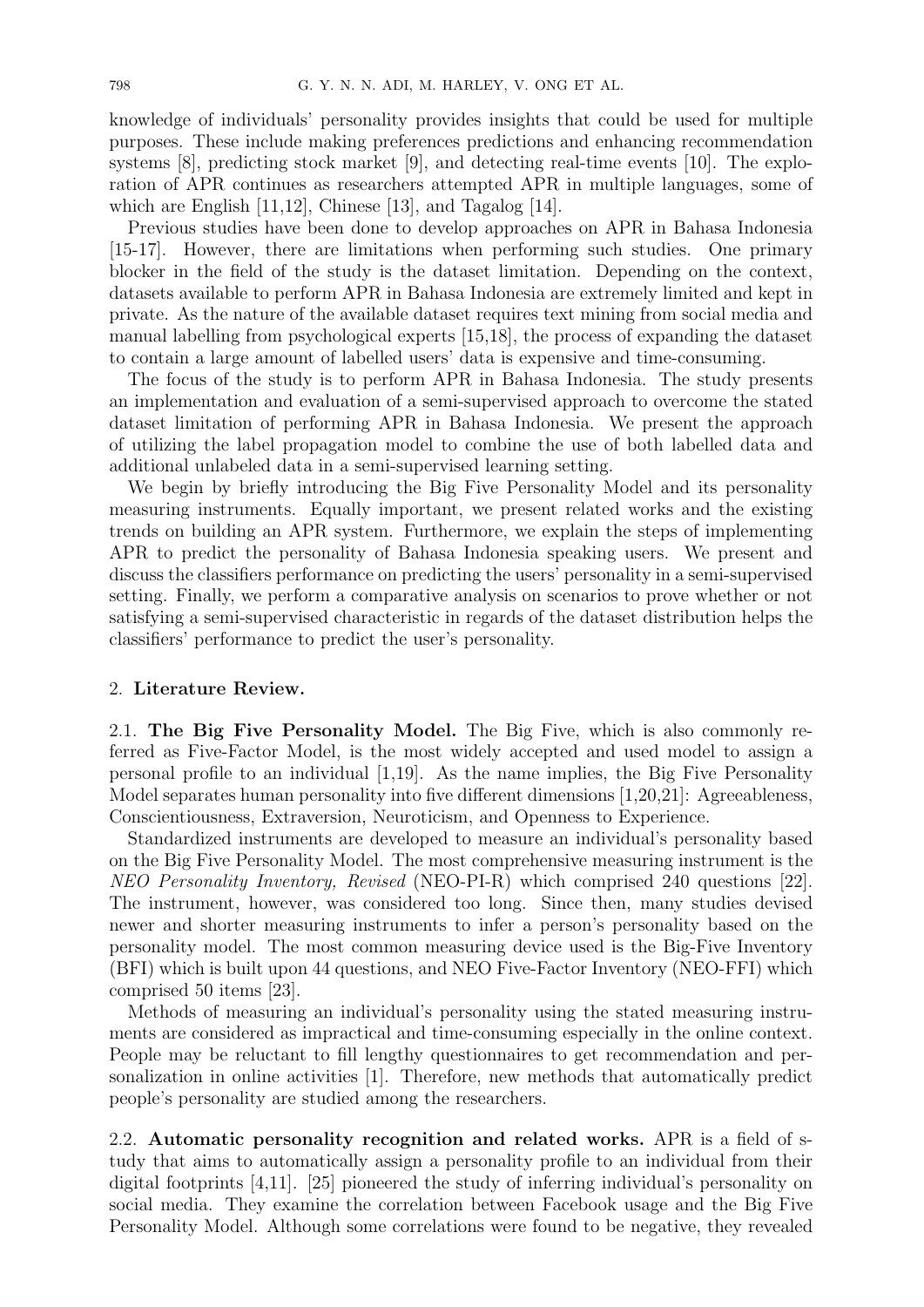trends between the Extraversion and Openness to Experience dimensions and the usage of Facebook.

Several approaches of APR have been conducted on different platforms [16]. One of the most commonly used methods is by utilizing text analysis tool Linguistic Inquiry Word Count (LIWC). The tool enables researchers to extract information from text using the pre-defined dictionaries in different categories encompassing linguistic dimensions, psychological processes, and grammatical categories [2,26]. For example, [6] utilized language features that are extracted using LIWC, social network features, time-related features, and content-based features to devise an approach of predicting personalities of 250 Facebook users of the *myPersonality* project. The use of *myPersonality* project on APR studies remains popular as many researchers utilized the data collected from the project  $[4,6,11,27]$ .

The usage of user-generated contents from Twitter is also valuable from predicting the personality of individuals. The popular dataset of Twitter is derived from the *myPersonality* project as hundreds of participants link their Twitter account to their posts [1]. Using the dataset, [12] devised an approach that employed *Gaussian Process* and *ZeroR* to predict Twitter users' personality using language features produced by LIWC and M-RC psycholinguistic database along with additional features of Twitter use and sentiment analysis. Meanwhile, [28] attempted user behavioral analysis of 335 Twitter users of the *myPersonality* project participant.

In spite of the existing trends of utilizing text analysis tools, e.g., LIWC and MRC, and well-established datasets, in particular, the *myPersonality* project, the same method cannot be applied in the case of studies on APR in Bahasa Indonesia as it only supports a selected set of languages. Therefore, researchers who studied APR in Bahasa Indonesia used open-vocabulary approaches which centered to analyze the users' choice of words. [17] applied text tokenization, stop-words removal, and stemming on the users' writing and weighed each token using the *tf-idf* weighting scheme. With that in mind, they assumed that the meaning of every word remains accurate after being translated. The similar open-vocabulary approach was applied by [18]. The results showed that building an accurate APR system for Bahasa Indonesia is achievable without the use of predefined dictionaries (i.e., LIWC, MRC).

Furthermore, recent studies have also devised semi-supervised approaches to build APR models. [29] proposed an approach called PERSOMA (PERsonality prediction in SOcial Media datA) which was built upon three main modules. On the other hand, [30] conducted a semi-supervised APR approach to predict Microblog users' personality using a Local Linear Semi-Supervised Regression (LLSSR). From users' public information, they extracted 47 features that could be divided into several categories, namely the user's personal profile, the user's social circle, the user's social activities, and the user's social habit.

3. **Research Methodology.** We started the research by developing an updated dataset in which we combine both labelled and unlabeled data into a single union. Afterwards, we perform text preprocessing to reduce noises and to prepare the dataset to be able to be fed into the machine learning system. Subsequently, we implemented the label propagation model to classify (label) the unlabeled data by utilizing the labelled data. Finally, with all data set up, we perform the classification process in which we utilize two machine learning algorithms, namely Stochastic Gradient Descent and Super Learner. The research was built on *python* with the *scikit-learn* [31] and other numerous libraries. Figure 1 displays an overview of the research process.

3.1. **Data collection.** We utilized and expanded the Twitter dataset in Bahasa Indonesia as developed by [18] that comprises the data of 250 Twitter users. First, adopting the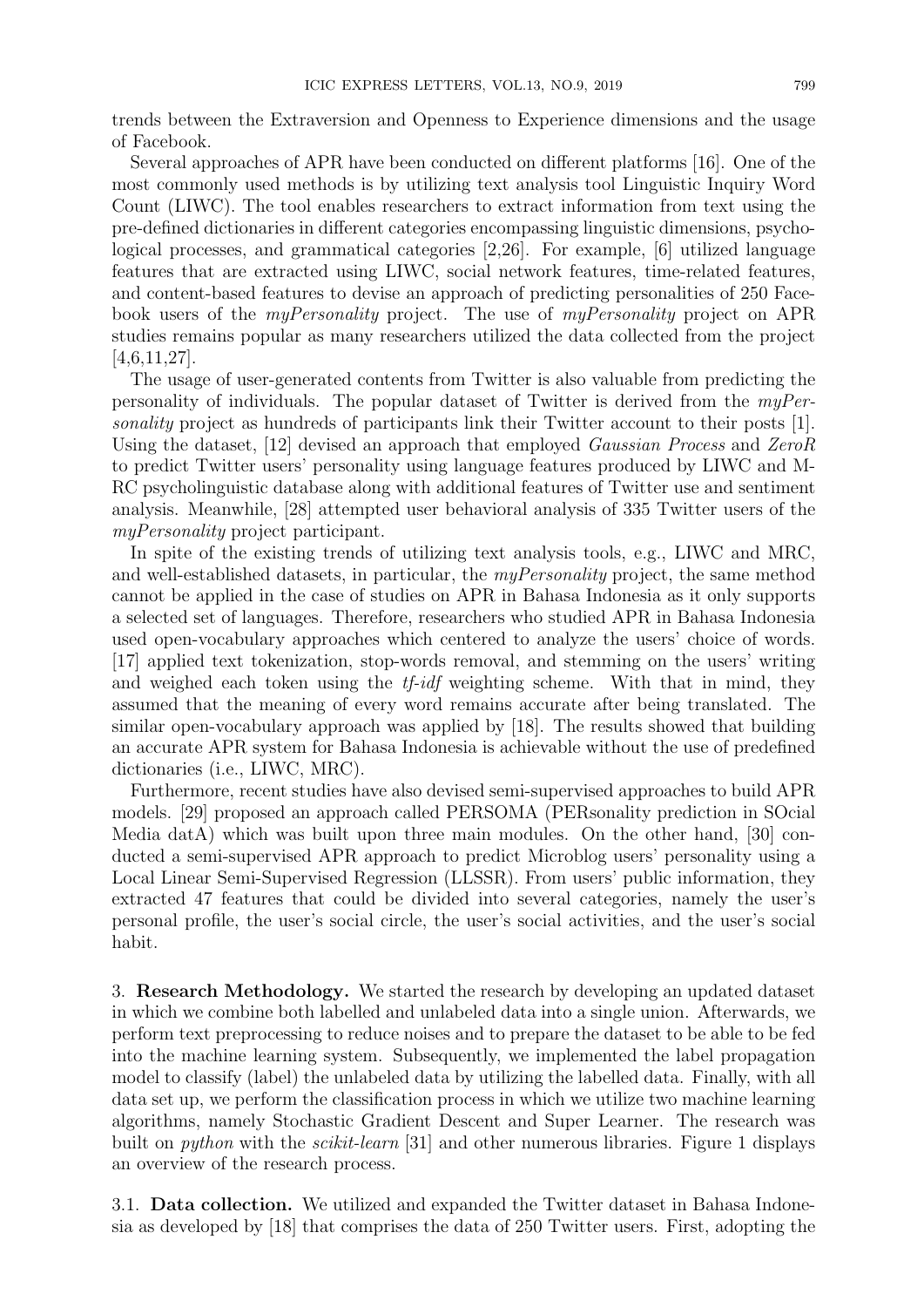

FIGURE 1. The research methodology overview

| <b>Twitter Use Information</b> |                                             |  |  |  |  |  |  |
|--------------------------------|---------------------------------------------|--|--|--|--|--|--|
|                                | Tweet Count Favorities Count Quote Count    |  |  |  |  |  |  |
|                                | Followers Count Retweet Count Mention Count |  |  |  |  |  |  |
|                                | Following Count Retweeted Count Reply Count |  |  |  |  |  |  |
| Hashtag Count URL Count        |                                             |  |  |  |  |  |  |

FIGURE 2. The final set of Twitter usage information extracted in the data collection stage

exact same steps as Ong et al., we added additional data to the dataset by retrieving the data of 258 Indonesian Twitter users. For each user, we obtained the latest 150 *tweets* along with a set of the user's Twitter usage information as displayed in Figure 2. Following the previous studies [16,32], the Twitter usage information set consists of the data in Figure 2.

Afterwards, we formatted the extracted data into an Excel file and sent to the same set of psychology experts as stated in the said study. We, then, continued to extract Indonesian Twitter data in which we managed to retrieve additional 450 users' data. Due to the psychology experts' time constraints, we were unable to make further annotation request. With the labelled and unlabeled data setup, we merged them into a union and converted them into a *Python* dataset. After merging, our final dataset comprises the data of 958 Indonesian Twitter users where 508 and 450 users are labelled and unlabeled consecutively.

3.2. **Data preprocessing.** We developed a preprocessing program to reduce noises of the existing dataset. Adopting and modifying the preprocess steps taken from previous studies [15,17,18], the program involves several preprocessing steps which are stated as follows.

### 1) **Replacing hashtags and mentions with tokens**

The program replaces hashtags with the "[HASHTAG]" token, whereas mentions are replaced with "[UNAME]".

2) **Removing URL and emojis**

Using pre-defined regular expressions, any URLs and emojis are omitted from the text.

3) **Removing stop words**

The program filters stop words in Bahasa Indonesia. The list of Bahasa Indonesia's stop words is taken from [33].

## 4) **Tokenizing and converting text to** *n***-gram range**

For each of the users, the program tokenizes the user's writing into a collection of a single word. Afterwards, the tokenization result is converted to an *n*-gram range by combining unigram and bigram.

5) **Applying the term-frequency weighting scheme**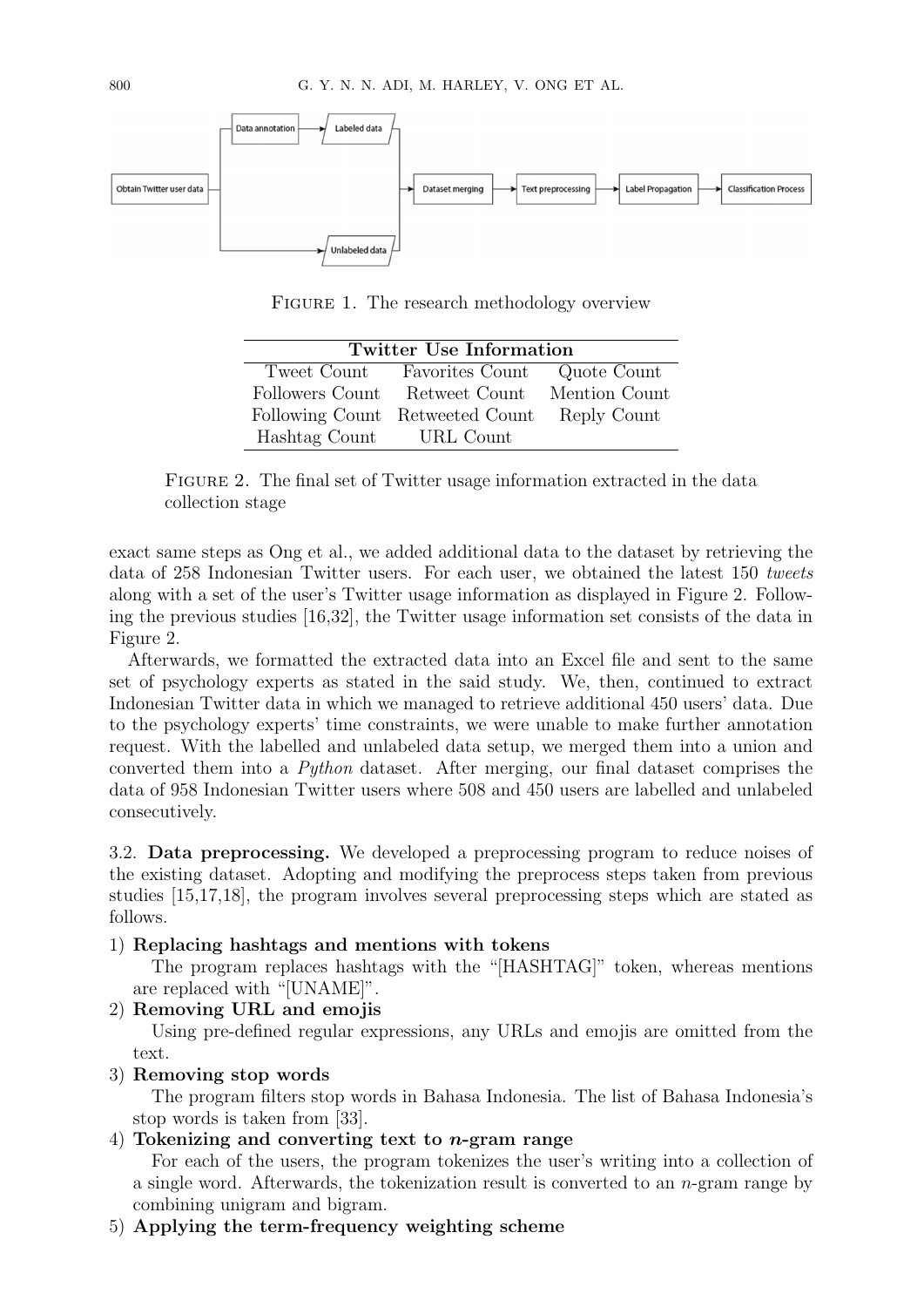As we planned to implement APR using open-vocabulary approach, we weighed each element of the *n*-gram range collection using the normalized term-frequency weighting scheme. The normalized term-frequency weighting scheme, commonly abbreviated as *tf*, uses the function (1) to weigh each element.

$$
tf(t,d) = \frac{f_{t,d}}{\max\{f_{t',d} : t' \in d\}}\tag{1}
$$

 $tf(t, d)$  = the weight of term *t* given document *d*;  $f_{t,d}$  = the number of occurrences of term *t* in document *d*; max  ${f_{t',d} : t' \in d}$  = the raw frequency of the most occurring term in document *d*.

As the function displays, each term-frequency weight is scaled and translated such that the maximum value of each feature in the data is set to be 1.0.

#### 6) **Feature selection**

The problem with an open-vocabulary approach, where we utilize the use of *n*-gram and *tf* weighting scheme, is that it generates a massive amount of features [15,17]. To reduce noises in the generated features as a means of improving the effectiveness of learning, we only took the top 1000 highest scoring features based on the computed ANOVA F-values.

3.3. **Label propagation.** We adopted the label propagation model as devised by [34] to estimate labels for each unlabeled data point using the labelled data. First, we denote *l* and *u* as the quantity of labelled and unlabeled data points in that order. Let  $X_o$  =  $(x_1, y_1), \ldots, (x_l, y_l)$  be a collection of observed data, where  $Y_o = \{y_1, \ldots, y_n\}$  is the predefined class for each of the observed data points. We refer  $X<sub>o</sub>$  as the labelled data points since pre-defined classes are known for each element of the data collection. Then, let  $(x_{n+1}, y_{n+1}), \ldots, (x_{l+u}, y_{l+u})$  be a collection of unlabeled data where  $Y_u = \{y_{n+1}, \ldots, y_{n+u}\}\$ is a set of classes that remain unobserved. Typically, the unlabeled data points should be larger in quantity than the labelled data points in. Therefore, we assume *l < u*. The goal of this model is to apply transductive inference that estimates *Y<sup>u</sup>* from *X<sup>o</sup>* and *Yo*.

The model set up a fully-connected graph in which labelled and unlabeled data are connected. Afterwards, it defines the edge weight  $w_{ij}$ , where  $ij$  is an edge that connects node *i* to node *j*. The calculation of the edge weight  $w_{ij}$ , which in this case is based on the local Euclidean distance, is defined as (2).

$$
w_{ij} = \exp\left(-\frac{d_{i,j}^2}{\sigma^2}\right) = \exp\left(-\frac{\sum_{d=1}^D \left(x_i^d - x_j^d\right)^2}{\sigma^2}\right) \tag{2}
$$

 $w_{ij}$  = the weight of edge *ij* that connects node *i* to *j*;  $\sigma$  = the control parameter;  $d_{ij}^2$  = the Euclidian distance from node *i* to *j*.

It is important to be noted that each node has a soft label which could be propagated to other closely located nodes. The higher the edge's weight of two connected nodes, the more probable that it would transition a label from a node to the other. The probabilistic label transition matrix, which we refer as matrix *T* whose dimension is  $(l + u) \times (l + u)$ could be defined as:

$$
T_{ij} = P(j \to i) = \frac{w_{ij}}{\sum_{k=1}^{l+u} w_{kj}}
$$
(3)

 $T_{ij}$  = the transition probability to jump from node *j* to *i*;  $w_{ij}$  = weight of an edge that connects node *i* to *j*;  $\sum_{k=1}^{l+u} w_{kj}$  = total weight of edges in the transition matrix *T*.

The model also defines label matrix  $Y = (l + u) \times C$  with arbitrary initialization. The *i*-th row of the matrix represents the label probability distribution of node  $x_i$ . Finally, the algorithm proceeds with the following main steps.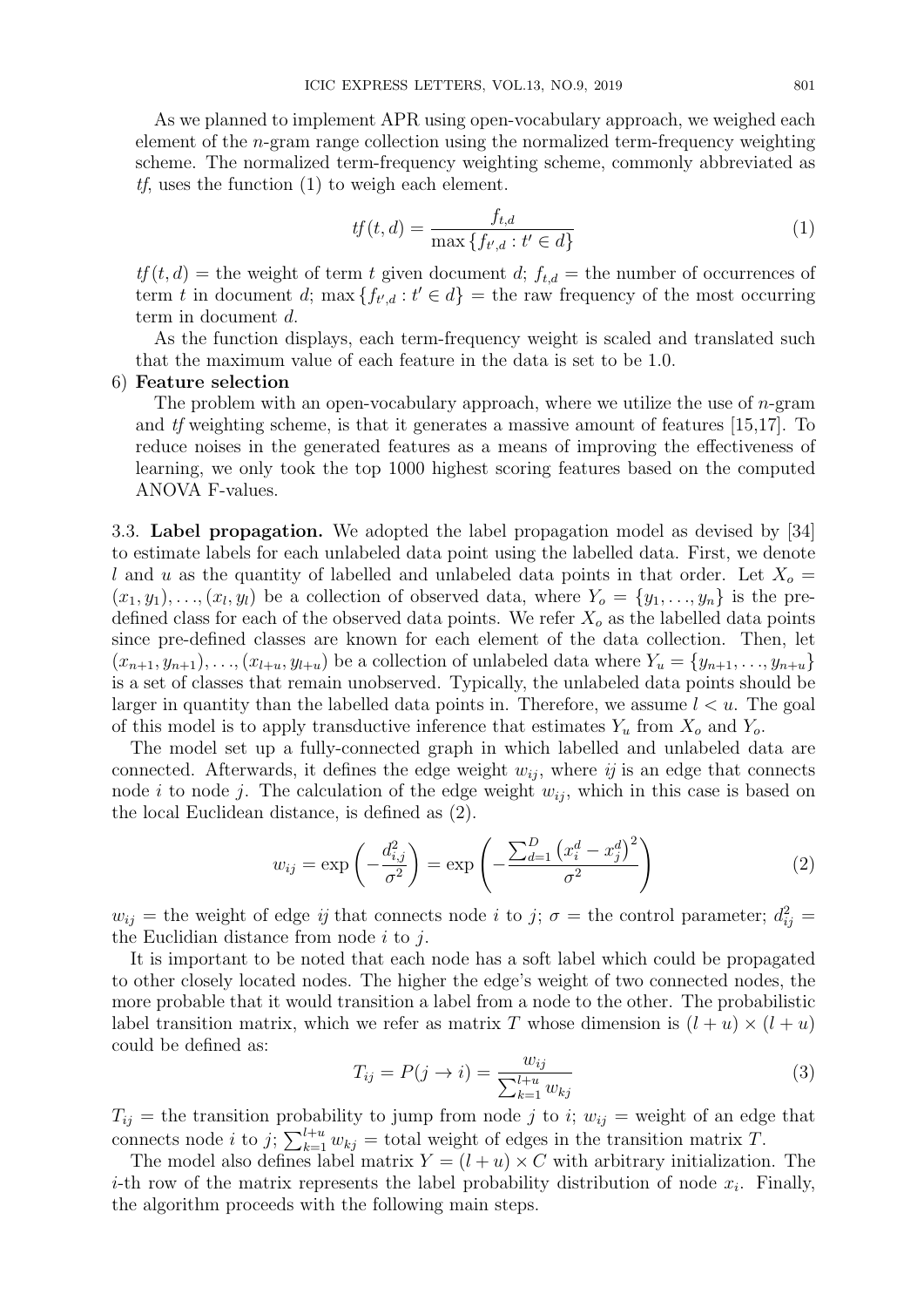## 1) **Propagate**  $Y \leftarrow TY$

In this step, each node propagates its labels for one step. Self-loop is included in the propagation process.

## 2) **Row-normalize***Y*

The model applies row-normalization to matrix *Y* as a means of maintaining the label probability interpretation.

## 3) **Apply soft clamping to the initially labelled data**

The last step applies to clamping to the nodes whose labels are initially defined. The stage aims to persist the initially labelled nodes that 'fade away' in the label propagation process.

### 4) **Repeat from 1 until** *Y* **converges**

We utilized the label propagation model of *scikit-learn* to implement the explained algorithm. First, we define a specific class "*−*1" for each unlabeled data point. The class "*−*1" represents *Yu*, a set of unobserved class that will be estimated by employing labelled data points. Next, we merged the labelled and unlabeled data into a single collection which could be denoted as  $(x_1, y_1), \ldots, (x_{l+u}, y_{l+u})$ . Finally, we run the label propagation model on the obtained collection of data to propagate the labels of the labelled data to every unlabeled data point.

3.4. **Classification process.** The classification process in this APR study is a multilabel classification as the personality model consists of multiple traits. Meaning, in the context of the Big Five Personality Model, each person has five labels for five personality traits as defined in the model. We transform each label into a binary form where a person scored as "HIGH" in a particular trait is denoted as "1", whereas "0" is denoted for the opposite.

With the classification case defined, we built one binary classifier for each trait of the Big Five Personality Model. Adapting from a previous study [15], the classifiers were built on two algorithms namely: Stochastic Gradient Descent (SGD), and Super Learner [35]. The two classifiers were proven to have a strong performance when solving problems that utilizes similar dataset.

As it may be noticed, our dataset labelled, and unlabeled distribution does not comply with the characteristic of semi-supervised learning. A semi-supervised learning characteristic stated that, typically, the unlabeled is assumed to be a lot more in quantity as compared to the labelled data points [34,36]. However, we only managed to get 450 unlabeled data which is lower in quantity than the 508 labelled data points. For that reason, we attempted a scenario where we randomly sampled down the labelled data points to significantly reduce the number and satisfy the stated semi-supervised learning characteristic. Overall, scenarios attempted in this study are as follows.

### 1) **Without undersampling**

We utilized all data collected, in a sense, the said semi-supervised characteristic is not satisfied. In this scenario, 508 labelled and 450 unlabeled data points were put into the machine learning training and testing scheme.

### 2) **With undersampling**

We undersampled to significantly reduce the labelled data points to an amount of 100 data, meaning, 100 and 450 labelled and unlabelled data were utilized in the scenario. This scenario was attempted as a means of complying the stated characteristic of semi-supervised learning.

We measure the performance of each classifier by calculating the ROC AUC score. ROC AUC is defined as the measurement of the area under the ROC curve [37]. First, we define the ROC curve by plotting True Positive Rate (TPR) against False Positive Rate (FPR) at multiple thresholds to cover the low and high values. Finally, the area under the ROC curve is measured to get the ROC AUC score.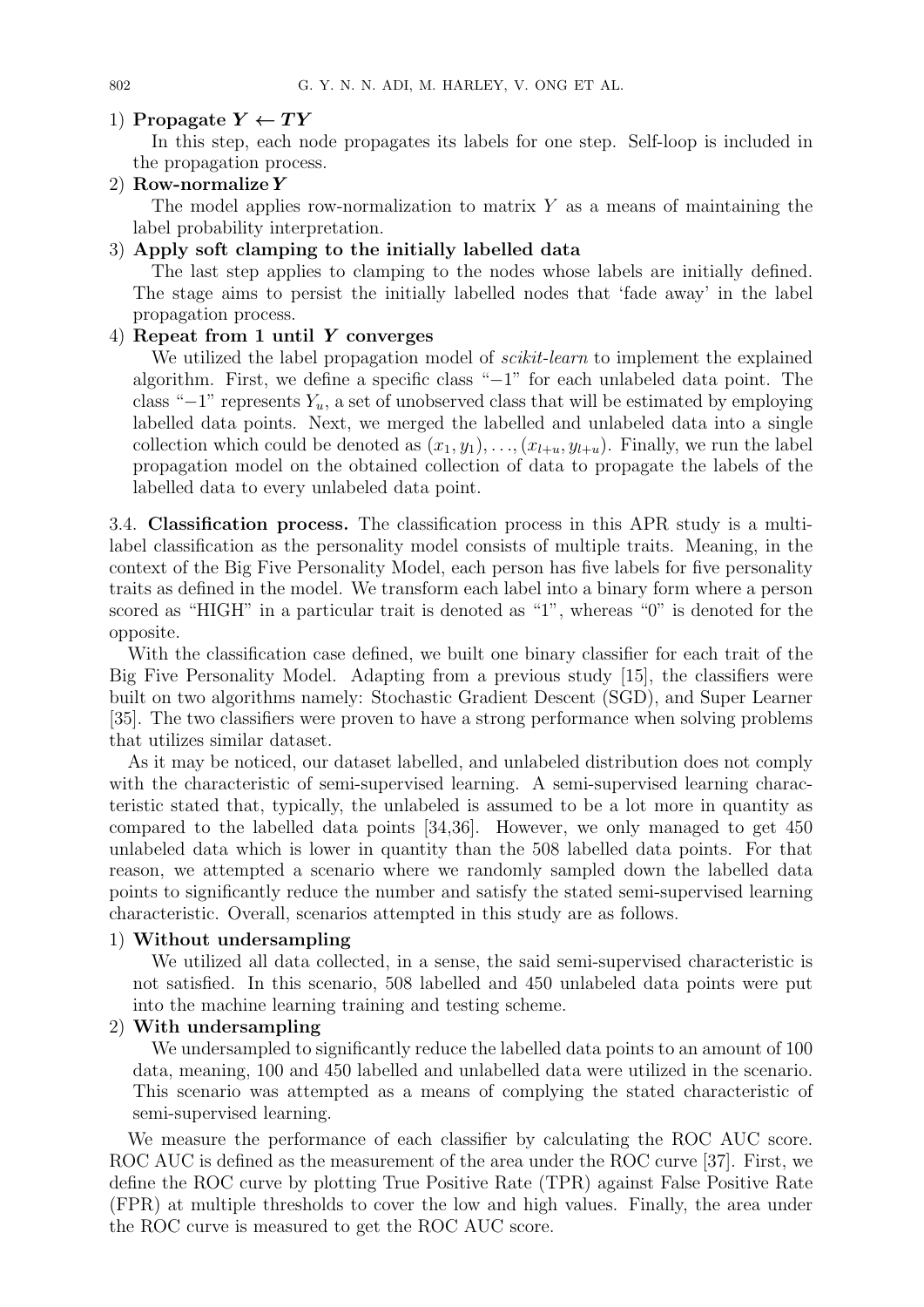4. **Results and Discussion.** In this section, we present and discuss the classifiers' performances on predicting users' personality in a semi-supervised approach. Before any training and testing scheme, we implemented semi-supervised model by classifying the labels of all unlabeled data using the label propagation model such that, every unlabeled data point that is denoted as the class "*−*1" will be transformed into either the "1" (HIGH) or the "0" (LOW) class. Afterwards, with all data classified, we performed *k*-fold cross-validation scheme with  $k = 10$  and reported the evaluation performance score of all classifiers on the previously mentioned scenarios.

Table 1 displays the classifiers' performance where all data are utilized. Meanwhile, Table 2 shows the classifiers' performance of the scenario where we sampled down the labelled data to 100. Thoroughly, based on an ROC AUC interpretation score as presented by [38], the semi-supervised learning developed in the study successfully achieved good to excellent performances with the highest average score of 0.93 ROC AUC. The label propagation model implemented in study was able to capture the data distribution and classify unlabelled data as the machine learning performance shows a compelling performance on predicting the users' personality. Moreover, the result indicates that by satisfying the semi-supervised learning characteristic, the performance of both classifier algorithms was successfully improved. Though not significantly, undersampling the labelled data helped to reduce the probability of the occurrence of mislabeled training data. This, in turn, helps the label propagation model to use less noisy labelled data points to estimate and generalize the unobserved data better. For that reason, the ability of each classifier to predict the users' personality was boosted.

|  |                                      | TABLE 1. ROC AUC achieved by each algorithm in the scenario where 508 |  |  |
|--|--------------------------------------|-----------------------------------------------------------------------|--|--|
|  | labelled and 450 unlabeled were used |                                                                       |  |  |

| Classifier                                                      | ROC AUC |  |  |                                       |  |                                                                     |
|-----------------------------------------------------------------|---------|--|--|---------------------------------------|--|---------------------------------------------------------------------|
|                                                                 |         |  |  |                                       |  | $\overline{\text{AGR} \top \text{CON}}$   EXT   NEU   OPN   Average |
| Super Learner   $0.853$   $0.861$   $0.914$   $0.875$   $0.824$ |         |  |  |                                       |  | 0.8654                                                              |
| SGDC.                                                           | 0.799   |  |  | $0.859 \pm 0.856 \pm 0.834 \pm 0.808$ |  | 0.8312                                                              |

Table 2. ROC AUC achieved by each algorithm in the scenario where the labelled data were sampled down to 100 users

| Classifier    | ROC AUC |       |       |                             |       |                                    |
|---------------|---------|-------|-------|-----------------------------|-------|------------------------------------|
|               |         |       |       |                             |       | <b>AGR CON EXT NEU OPN Average</b> |
| Super Learner | 0.937   | 0.935 |       | $0.929 \pm 0.944 \pm 0.913$ |       | 0.9316                             |
| <b>SGDC</b>   | 0.905   | 0.919 | 0.908 | 0.944                       | 0.855 | 0.9062                             |

On the other hand, the result shows that the performance of an ensemble learning that is implemented using the Super Learner classifier is more superior as compared to a more traditional machine learning algorithm, Stochastic Gradient Descent (SGD). The Super Learner managed to get the highest average ROC AUC score of 0.931 in the undersampling scenario. Though not significantly better as compared to SGD, the use of an ensemble learning is still preferable as compared to a more traditional model. This finding remains consistent with the results presented in the previous study [15], where various supervised learning approaches were implemented and evaluated.

5. **Conclusions.** In conclusion, we successfully devised an effective and practical approach of semi-supervised learning in APR for Bahasa Indonesia. Evaluation results from the iterations of 10-fold cross-validation show that the prediction model that was built on Super Learner managed achieved the highest ROC AUC score of 0.93, while Stochastic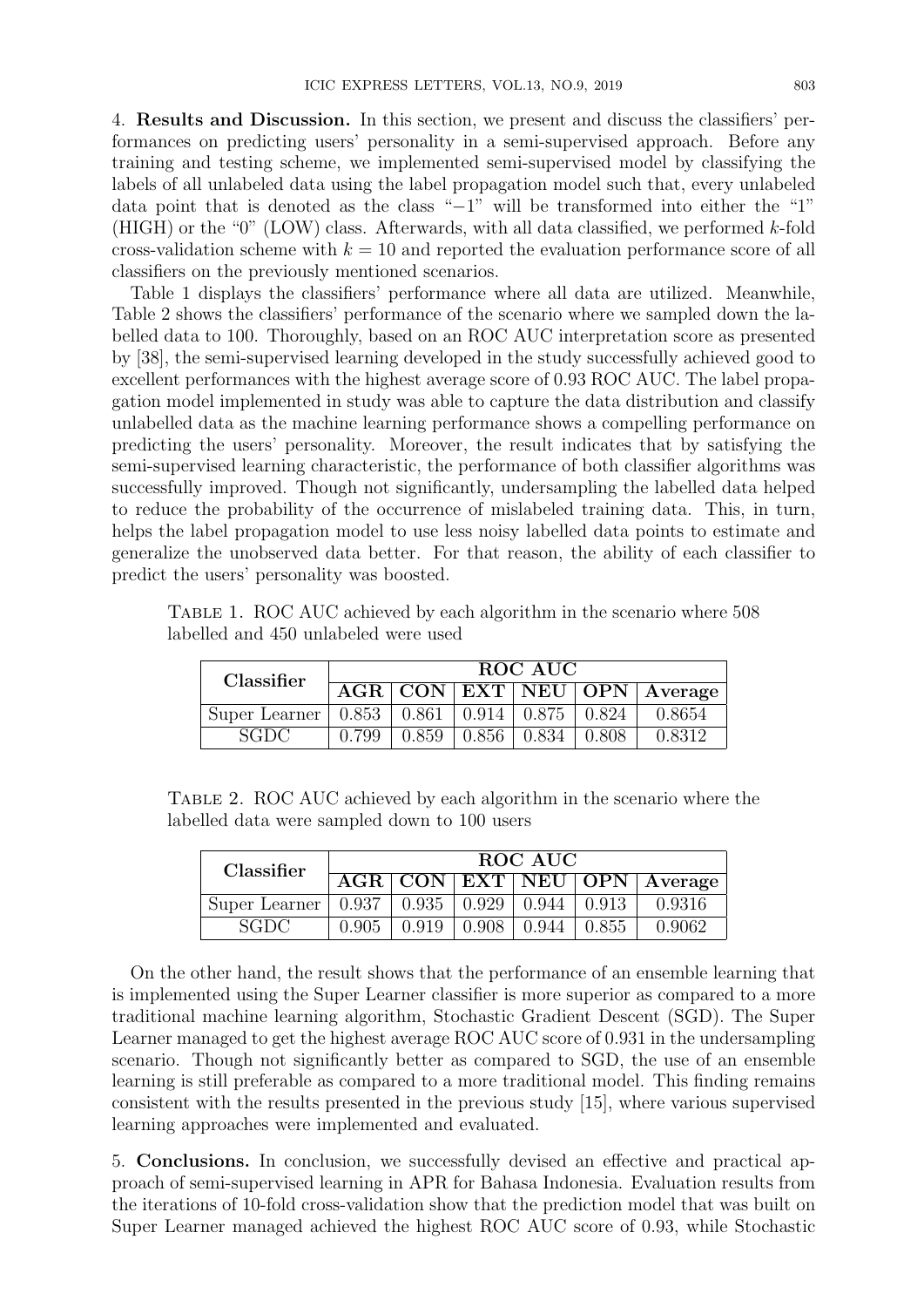Gradient Descent Classifier achieved 0.90 ROC AUC. Though not significantly better, satisfying the stated semi-supervised approach characteristic was proven to improve the performance of the APR system to predict users' personality from data in Bahasa Indonesia as compared to the scenario where the characteristic was not satisfied. When labelled data are expensive and time-consuming to obtain, utilizing the abundance of unlabeled data in a semi-supervised setting using the label propagation model is a sensible and practical option to be performed.

Further exploration could be done with unsupervised learning approach as labelled data are scarce and expensive. Future studies could also devise a closed-vocabulary approach for APR in Bahasa Indonesia where text analysis tools are only available for selected languages. Closed-vocabulary methods allow more in-depth analysis to be studied as it considers the meaning of each word of the users' choice.

#### **REFERENCES**

- [1] G. Farnadi, G. Sitaraman, S. Sushmita, F. Celli, M. Kosinski, D. Stillwell, S. Davalos, M. Moens and M. D. Cock, Computational personality recognition in social media, *User Modeling and User-Adapted Interaction*, vol.26, nos.2-3, pp.109-142, 2016.
- [2] Y. R. Tausczik and J. W. Pennebaker, The psychological meaning of words: LIWC and computerized text analysis methods, *Journal of Language and Social Psychology*, vol.29, no.1, pp.24-54, 2010.
- [3] G. Park, H. A. Schwartz, J. C. Eichstaedt, M. L. Kern, M. Kosinski, D. J. Stillwell, L. H. Ungar and M. E. P. Seligman, Automatic personality assessment through social media language, *Journal of Personality and Social Psychology*, vol.108, no.6, pp.934-952, 2014.
- [4] K. C. Pramodh and Y. Vijayalata, Automatic personality recognition of authors using big five factor model, *2016 IEEE International Conference on Advances in Computer Applications (ICACA 2016)*, 2017.
- [5] Y. Liu, J. Wang and Y. Jiang, PT-LDA: A latent variable model to predict personality traits of social network users, *Neurocomputing*, vol.210, pp.155-163, 2016.
- [6] G. Farnadi, S. Zoghbi, M.-F. Moens and M. De Cock, Recognising personality traits using Facebook status updates, *Proc. of the Workshop on Computational Personality Recognition (WCPR13) at the 7th International AAAI Conference on Weblogs and Social Media (ICWSM13)*, 2013.
- [7] D. J. Stillwell and M. Kosinski, myPersonality Project Website, *myPersonality Project*, 2015.
- [8] R. Lambiotte and M. Kosinski, Tracking the digital footprints of personality, *Proc. of the IEEE*, vol.102, no.12, pp.1934-1939, 2014.
- [9] J. Bollen, H. Mao and X. Zeng, Twitter mood predicts the stock market, *Journal of Computational Science*, vol.2, no.1, pp.1-8, 2011.
- [10] T. Sakaki, M. Okazaki and Y. Matsuo, Earthquake shakes Twitter users: Real-time event detection by social sensors, *Proc. of the 19th International Conference World Wide Web*, pp.851-860, 2010.
- [11] A. Laleh and R. Shahram, Analyzing facebook activities for personality recognition, *Proc. of the 16th IEEE International Conference on Machine Learning and Applications (ICMLA)*, 2017.
- [12] J. Golbeck, C. Robles, M. Edmondson and K. Turner, Predicting personality from Twitter, *Privacy, Security, Risk and Trust (PASSAT) and 2011 IEEE 3rd Inernational Conference on Social Computing (SocialCom)*, pp.149-156, 2011.
- [13] K. H. Peng, L. H. Liou, C. S. Chang and D. S. Lee, Predicting personality traits of Chinese users based on Facebook wall posts, *The 24th Wireless and Optical Communication Conference (WOCC)*, 2015.
- [14] E. P. Tighe and C. K. Cheng, Modeling personality traits of Filipino Twitter users, *Proc. of the 2nd Workshop on Computational Modeling of People's Opinions, Personality, and Emotions in Social Media*, pp.112-122, 2018.
- [15] G. Y. N. N. Adi, M. H. Tandio, D. Suhartono and V. Ong, Optimization for automatic personality recognition on Twitter in Bahasa Indonesia, *Procedia Computer Science*, vol.135, pp.473-480, 2018.
- [16] V. Ong, A. D. S. Rahmanto, Williem and D. Suhartono, Exploring personality prediction from text on social media: A literature review, *Internetworking Indonesia Journal*, vol.9, no.1, pp.65-70, 2017.
- [17] B. Y. Pratama and R. Sarno, Personality classification based on Twitter text using Naive Bayes, KNN and SVM, *2015 International Conference on Data and Software Engineering (ICoDSE)*, pp.170-174, 2015.
- [18] V. Ong, A. D. S. Rahmanto, Williem, D. Suhartono, A. E. Nugroho, E. W. Andangsari and M. N. Suprayogi, Personality prediction based on Twitter information in Bahasa Indonesia, *Proc. of the 2017 Federated Conference on Computer Science and Information Systems*, pp.367-372, 2017.